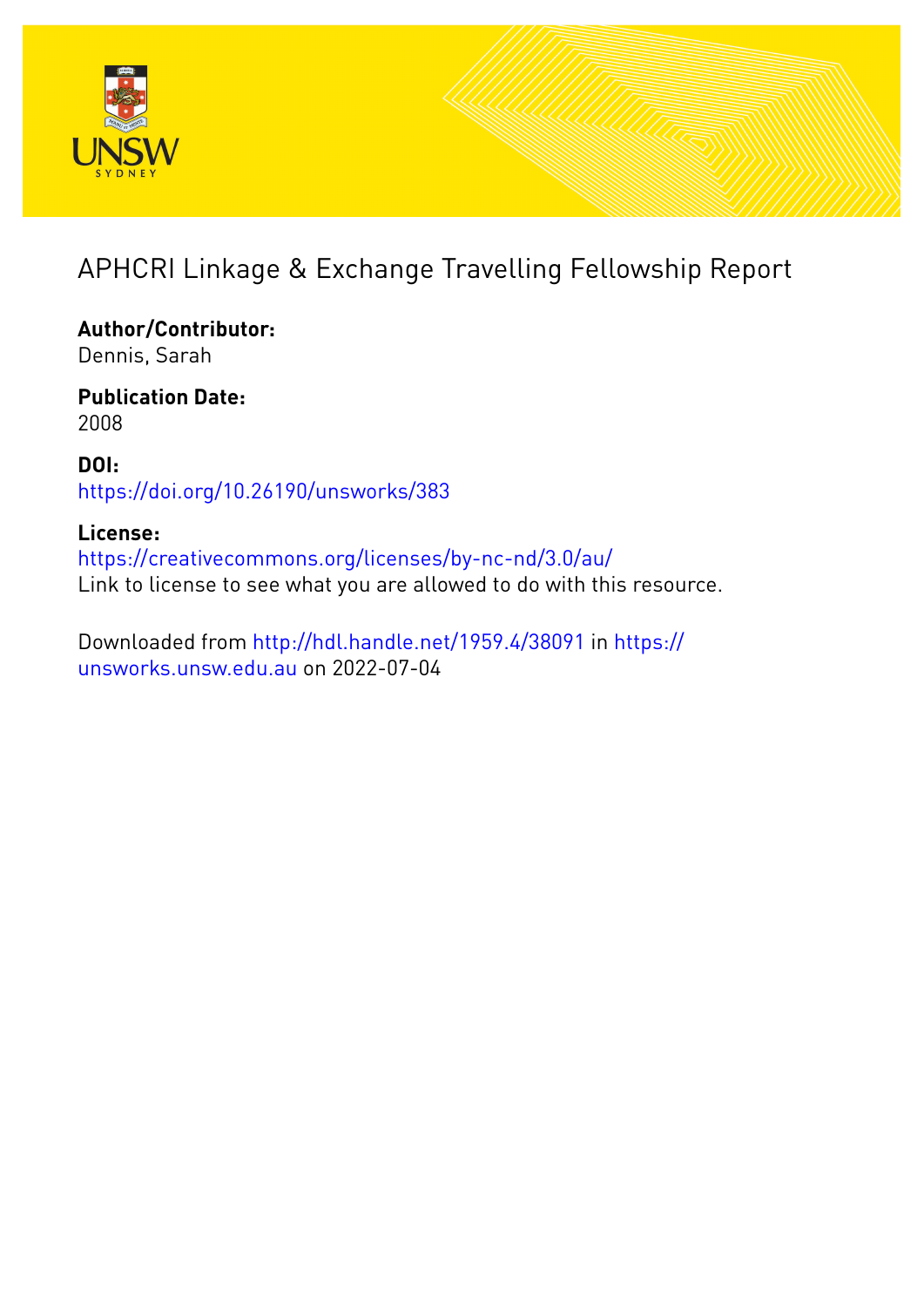



#### **AUSTRALIAN PRIMARY HEALTH CARE RESEARCH INSTITUTE**

#### **UNIVERSITY OF NEW SOUTH WALES**

# **APHCRI LINKAGE & EXCHANGE TRAVELLING FELLOWSHIP REPORT**

**Stream Four Report: A systematic review of chronic disease management** 

#### **Sarah Dennis**

### **CHRONIC DISEASE MANAGEMENT - THE UNITED KINGDOM CONTEXT**

Health policy makers in Australia and the United Kingdom have focused on the increasing role of primary health care in the management of people with chronic disease. The approaches taken by the two countries have varied mainly because of the differences in the way primary health care is organised and funded. Many of the Australian policy options arising from the key findings of the chronic disease management review focused on support to improve practice level data and payment systems to facilitate greater multidisciplinary team care to support selfmanagement. This is in contrast to the UK where high quality practice level data are used to monitor and reward chronic disease management through the Quality and Outcomes Framework [1]. In addition to this, the payment system for UK primary health care favours a multi-disciplinary approach to chronic disease management.

### SELF-MANAGEMENT SUPPORT

There is still a need to more firmly embed self-management support in primary health care in the UK as there is in Australia. Programs such as the Expert Patients Programme (EPP) have been successful at recruiting patients and recent evaluations suggest that it is a useful addition to the services on offer for people with chronic disease [2,3]. However, the EPP is run by the Primary Care Trust (PCT) and may not involve the General Practitioner or have the full support of the GP. In addition to this there has been poor recruitment of people from ethnic minority groups or low socio-economic class, missing many of those most in need of self-management support [3].

In discussions with PCT Long Term Conditions Commissioning Leads in the West Midlands it was felt that patients were still being given mixed messages and inconsistent advice about the self-management of their condition. One of the PCT members described an ideal patient pathway from diagnosis and then referral to self-management support and multidisciplinary team care with every member of the multidisciplinary team providing consistent information and advice. There is clearly a role for Government and non-government organisations in working together to ensure consistent information is provided for use by health professionals and patients both in the UK and Australia.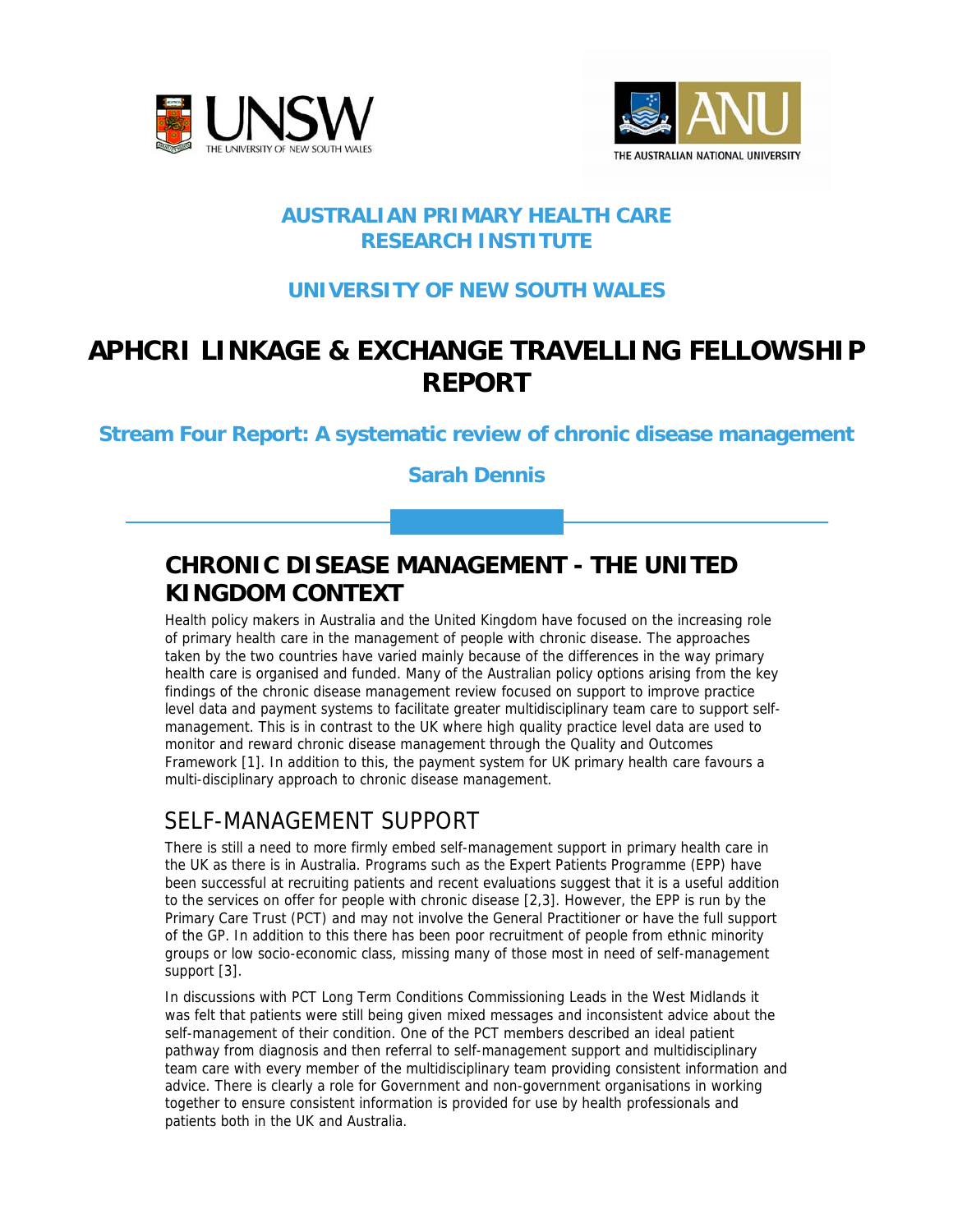### DECISION SUPPORT

Practice level data in the UK have improved since the 1990s and are used extensively in quality improvement for chronic disease management. The Quality and Outcomes Framework (QOF) uses practice level data to assess GP performance in terms of achieving benchmarks for the management of a variety of chronic conditions. GPs have been successful at achieving the benchmarks and as a result payments to GPs have increased [4]. The program has been criticised for emphasising process outcomes and not patient level outcomes [5] and also for promoting a mechanistic "box ticking" approach to patient care. In spite of the criticism of the QOF the experience in the UK highlights how practice level data might be used to support chronic disease management and encourage or reward guideline-based care. It would be useful to explore what impact the QOF has had on patient level health outcomes and how to ensure that patients with highly complex conditions or combinations of co-morbidities might be included.

Practice nurses play an important role in the management of chronic disease in the UK. In general they are well trained, however, a recent survey of practice nurses providing respiratory care found that 20% of nurses providing advanced level asthma care had not undertaken accredited training and this rose to 52% of those providing advanced Chronic Obstructive Pulmonary Disease care [6]. In spite of the increased role of the practice nurse in the UK compared to Australia, improving nurse education in the management of chronic disease and self-management is still an important policy option for the UK as it is here.

# CLINICAL INFORMATION SYSTEMS

In addition to the QOF, data are used to enable practices and PCTs to plan their chronic disease management services at a local level. The Patient At Risk of Re-hospitalisation (PARR) software was developed by the University of York and Health Dialog and is available free for PCTs to download from the Kings Fund website [7]. This program uses hospital and community data to predict which patients are likely to be at risk of readmission so that interventions can be targeted and hospital admission prevented. An example of an intervention to prevent hospital admission is the development of a "virtual ward" where high risk patients are intensively managed in their own home by a multidisciplinary team of health professionals [8].

# DELIVERY SYSTEM DESIGN

Practice nurses play an important role in the management of chronic disease in the UK and the funding system for UK primary care supports the delegation of some chronic disease management roles from GPs to practice nurses. The multidisciplinary team care approach to chronic disease management has also extended to special health centres that exist as a "halfway house" between primary and secondary care, an example is the Partners in Health Centre in North East Birmingham [9]. The program has not been evaluated to assess the impact on health outcomes and service use. The model has drawn heavily from the Kaiser Permanente model of care for people with long-term conditions and is linked closely with practice-based commissioning. The challenge for both Australia and the UK is to ensure that health professionals are well trained to provide multidisciplinary care and have access to high quality and consistent information. If services are not developed with the support of general practice they may duplicate practice services and may not have the buy-in of the patient's GP.

### **SIGNIFICANCE OF THE FINDINGS FOR AUSTRALIA**

Chronic disease management in the UK has drawn heavily from the United States managed care organisations, such as Kaiser Permanente, and has taken a multidisciplinary team approach to patient care, which has been successful. The QOF has established that benchmarks can be met using a variety of primary health professionals. The challenge for Australia will be to embrace the increasing use of multidisciplinary team care with a funding structure to facilitate this. A key feature of many of the programs and achievements in the UK has been the existence and use of high quality and comprehensive practice level data. Practice data of this quality and scope